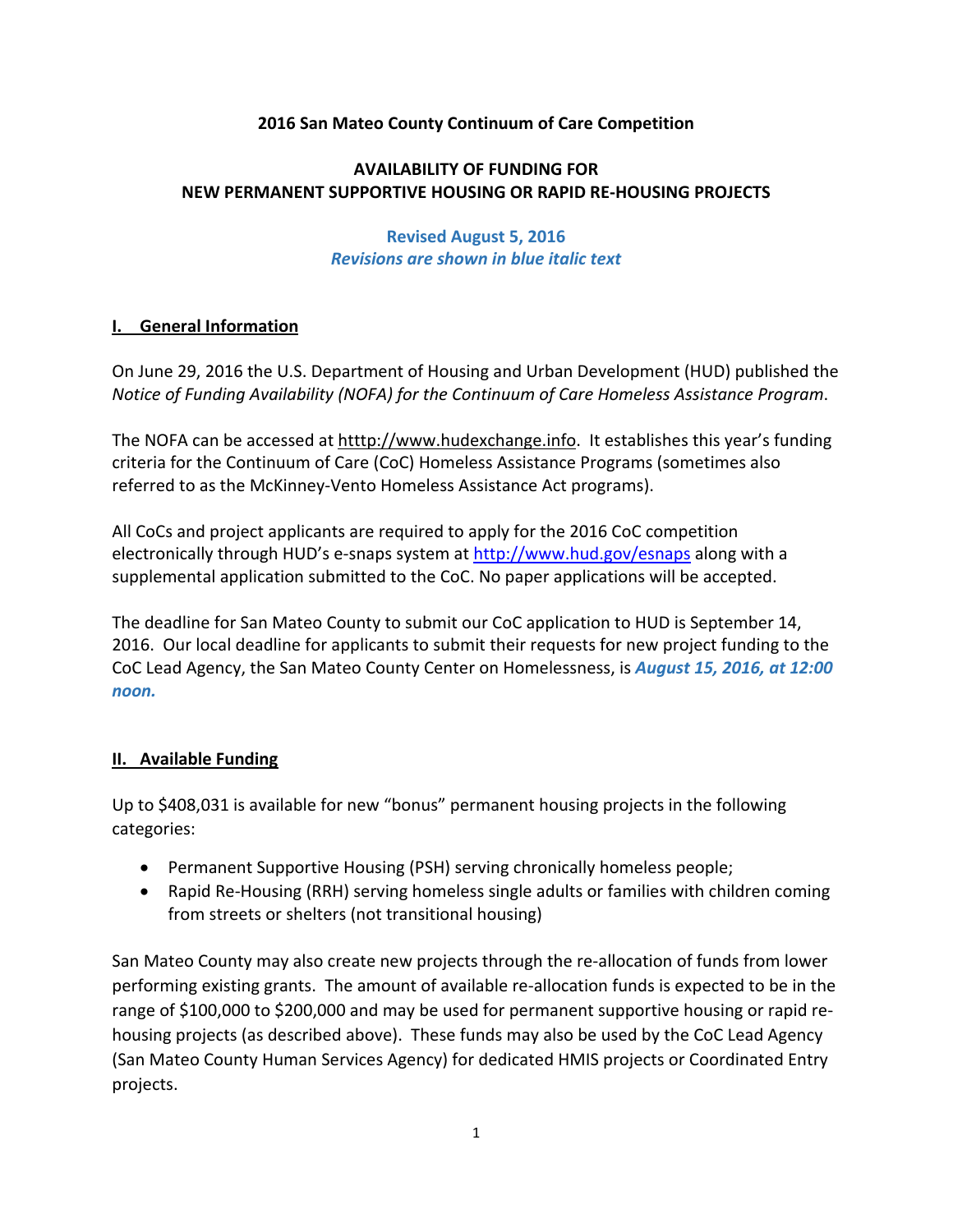# **III. Requirements for New Permanent Supportive Housing and Rapid Re‐Housing Projects**

#### A. General Requirements

The table below summarizes requirements for Permanent Supportive Housing (PSH) and Rapid Re-Housing (RRH) projects created using bonus funds or re-allocated funds. This is only a general summary and applicants are strongly encouraged to review the 2016 CoC NOFA, New Project Application Detailed Instructions, and the Interim CoC Rule (24 CFR 578) for further information. All are available at: www.hudexchange.info

| Category                             | <b>Permanent Supportive Housing (PSH) for</b>                                                                                                          | <b>Rapid Re-Housing (RRH) for</b>                                                                                                                              |
|--------------------------------------|--------------------------------------------------------------------------------------------------------------------------------------------------------|----------------------------------------------------------------------------------------------------------------------------------------------------------------|
|                                      | <b>Chronically Homeless Households</b>                                                                                                                 | <b>Single Adults and Families</b>                                                                                                                              |
| Eligible<br>Applicants               | Non-profits, government entities, public housing authorities                                                                                           |                                                                                                                                                                |
| Eligible<br>Participants             | 100% chronically homeless people                                                                                                                       | Homeless households with children, youth,<br>or single adults who enter directly from<br>the streets or emergency shelters or are<br>fleeing domestic violence |
| Eligible<br>Activities/<br>Expenses  | Acquisition<br>٠<br>Rehabilitation,<br>$\bullet$<br>New construction<br>$\bullet$                                                                      | Short Term Rental Assistance (up to 3<br>$\bullet$<br>months)<br>Medium Term Rental Assistance (3 to                                                           |
| <b>(24 CFR</b><br>578.43-<br>578.63) | Leasing<br>$\bullet$<br>Rental Assistance (TRA, SRA, PRA)<br>$\bullet$<br><b>Operating Costs</b><br>$\bullet$<br><b>Support Services</b>               | 24 months)<br><b>Support Services</b>                                                                                                                          |
| Support<br><b>Services</b>           | Grant funds may be used for any supportive service listed as eligible under 578.53                                                                     |                                                                                                                                                                |
| <b>Grant Term</b>                    | Initial grant term may be for 1, 2, 3, 4, 5 years. Applicants are strongly encouraged to<br>request 1 year grants so as to maximize available funding. |                                                                                                                                                                |
| <b>Timeliness</b>                    | Must begin operations in a timely manner. HUD strongly encourages all rental<br>assistance to begin within 12 months of award.                         |                                                                                                                                                                |
| Match                                | 25% of total grant request. Leasing funds do not have to be matched. Match can be<br>cash or in-kind and must be spent on eligible project costs.      |                                                                                                                                                                |
| Leverage                             | Documentation of leverage is not required in 2016.                                                                                                     |                                                                                                                                                                |
| Coordinated<br>Assessment            | Must agree to participate in the CoC's coordinated assessment/coordinated entry<br>system                                                              |                                                                                                                                                                |

Additionally, all new PSH units are subject to the requirements in HUD's *Notice CPD‐14‐012: Prioritizing Persons Experiencing Chronic Homelessness and Other Vulnerable Homeless Persons in Permanent Supportive Housing and Recordkeeping Requirements for Documenting Chronic Homeless Status.* This notice requires that PSH units be prioritized for those households with the longest histories of homelessness and the most severe needs, as determined using a standardized and objective assessment tool. PSH and RRH projects funded under this NOFA must also follow Housing First principles.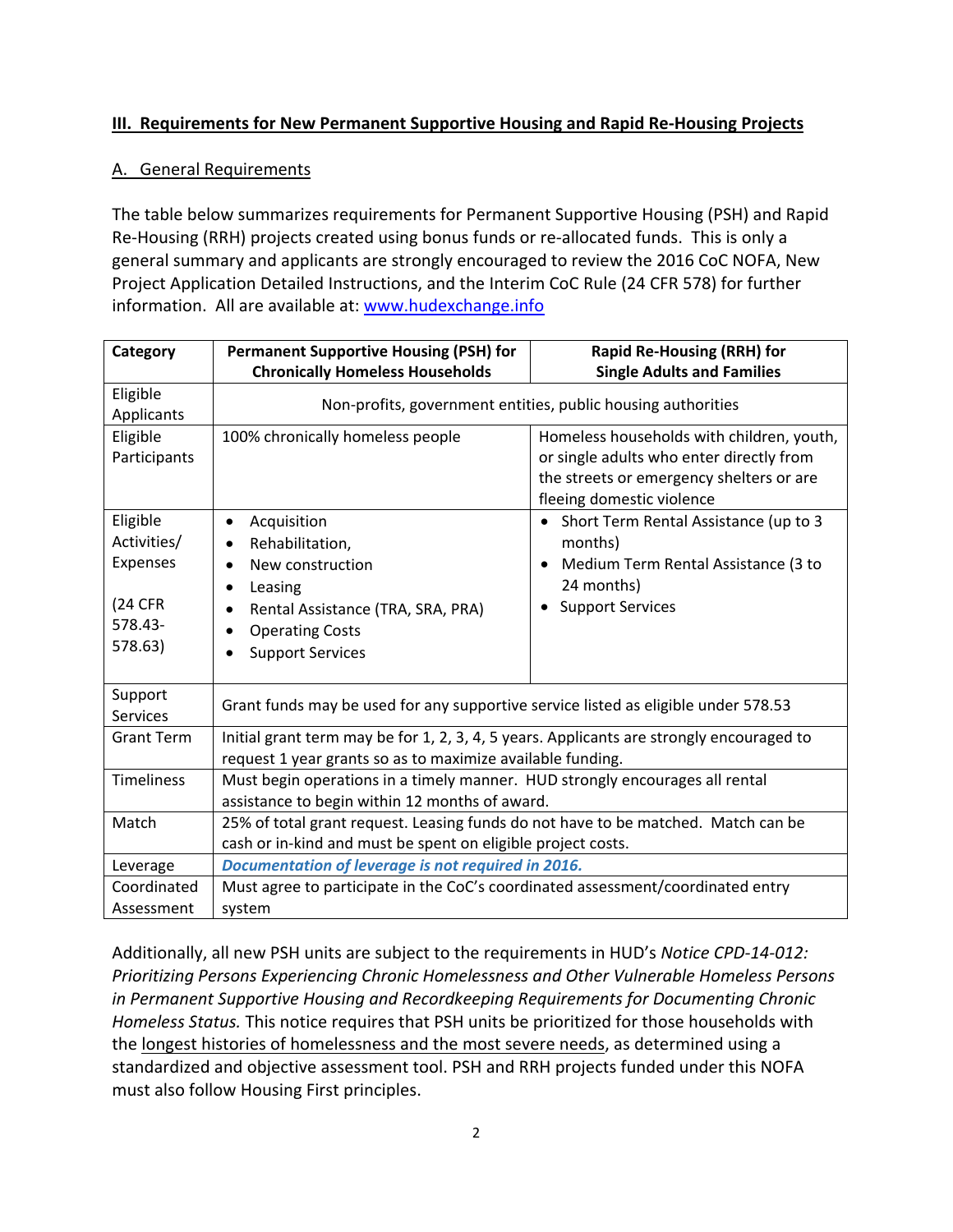# B. Threshold and Project Quality Requirements

The 2016 HUD NOFA requires all projects (new and renewal) to meet Threshold Requirements as listed in Section V.G.2.d (page 23‐24). Threshold requirements include: (1) the applicant must be an eligible entity; (2) the applicant must have financial and management capacity to carry out the project; (3) the applicant must submit required certifications; (4) the project must serve an eligible population; (5) the project must be cost effective; (6) the applicant must participate in HMIS. Applicants are strongly encouraged to review Section V.G.2. of the NOFA to ensure that threshold requirements are met.

In addition, all new PSH and RRH projects will be scored for Project Quality using the criteria listed below. Applications must receive a minimum of 3 out of 5 points.

- 1. Whether the type of housing and number and configuration of units will fit the needs of the program participants(e.g., 2 or more bedroomsfor families) (1 point);
- 2. Whether the type of the supportive servicesthat will be offered to program participants will ensure successful retention or help to obtain permanent housing–this includes all supportive services, regardless of funding source (e.g., child care for families with children, case management, life skills, drug counseling) (1 point);
- 3. Whether the specific plan for ensuring that program participants will be individually assisted to obtain the benefits of the mainstream health, social, and employment programs for which they are eligible to apply meets the needs of the program participants(e.g., Medicare, Medicaid, SSI, Food Stamps, local Workforce office, early childhood education) (1 point);
- 4. Whether program participants are assisted to obtain and remain in permanent housing in a manner that fits their needs (e.g., allows the participant the mobility to access needed services, case management follow‐up, additional assistance to ensure retention of permanent housing) (1 point); and
- 5. Whether at least 75 percent of the proposed program participants come from the street or other locations not meant for human habitation, emergency shelters, safe havens, or fleeing domestic violence (1 point).

## **IV. Application Process for New Project Applicants**

## **A. Application for New Projects**

Interested applicants must complete the New Project Application in HUD's e-snaps website and the CoC's supplemental application. The CoC's review and ranking panel will use the information provided in the Project Application and supplemental application to determine whether a new project will be included in this year's application, and where it will be ranked.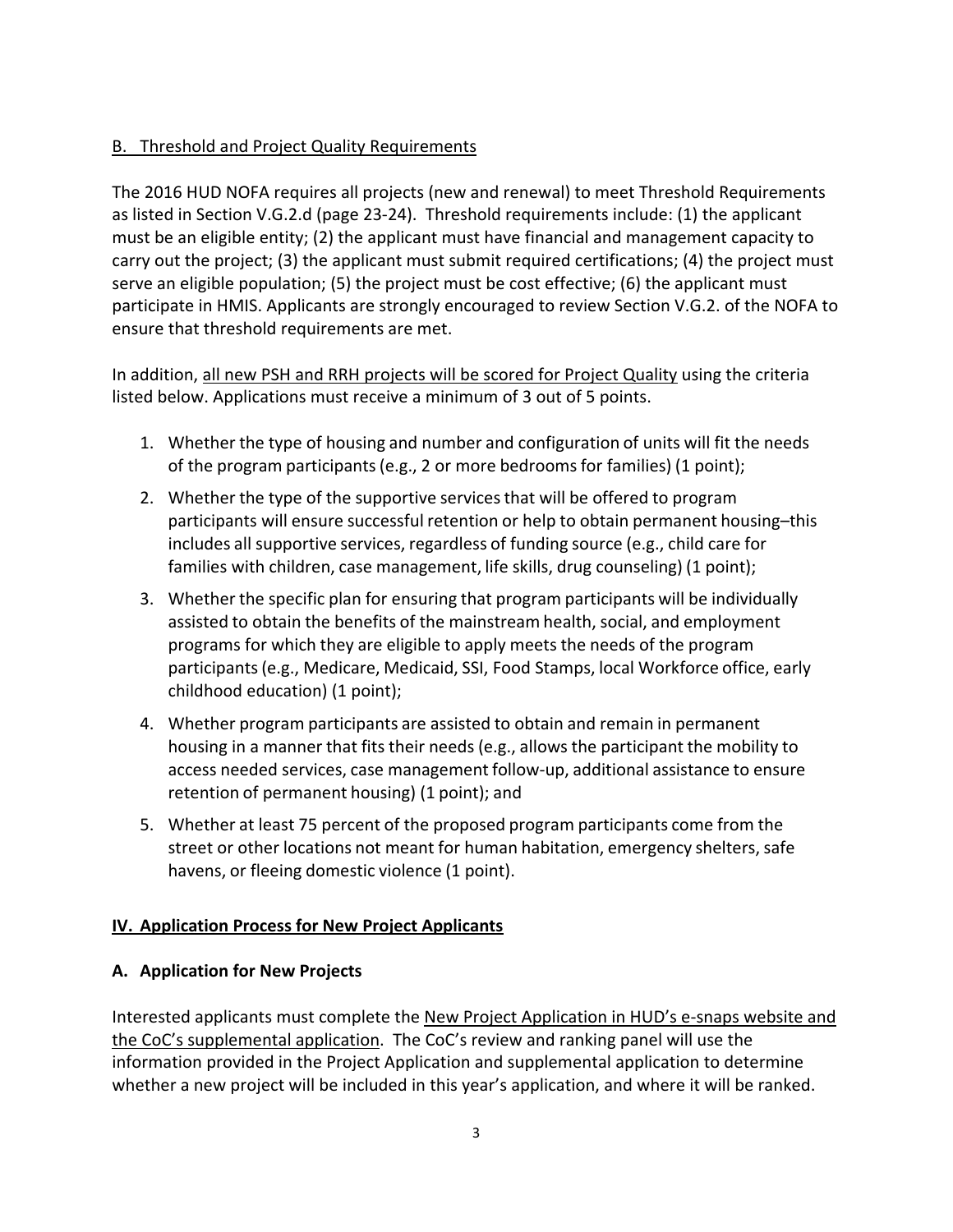This year, new project applicants will be asked to submit a Word document containing responses from the Project Application for submission to the CoC Review Panel. Additional instructions will be provided once the Project Application format is available in e‐snaps.

#### **Applicants** *should email the following documents* **to Jessica Silverberg**

**(JSilverberg@smcgov.org) and Brian Eggers (BEggers@smcgov.org)** *no later than 12:00 noon on August 15***. Please do NOT click the "submit" button in‐snaps.**

- *PDF of project application from e‐snaps*
- *Word template of project application‐ pasted answers from e‐snaps application into Word template (titled New Project Word Template 2016, available on NOFA website)*
- *New project supplemental application, completed with all requested information (titled New Project Supplemental Application Questions 2016, available on NOFA website)*

| Date                     | <b>Activity</b>                                                    |  |
|--------------------------|--------------------------------------------------------------------|--|
| June 29, 2016            | 2016 CoC NOFA released                                             |  |
| July 8, 2016             | CoC approval of rating, ranking and tiering criteria/strategy      |  |
| July 11, 2016            | Funding Announcement for New Project Released by the CoC           |  |
| July 13, 2016            | Informational Meeting for Applicants (new and renewal)             |  |
| August 15, 2016 at 12:00 | <b>Project Applications must be submitted via email to Jessica</b> |  |
| noon                     | Silverberg (JSilverberg@smcgov.org) and Brian Eggers               |  |
|                          | (BEggers@smcgov.org). The email should include all three           |  |
|                          | documents listed above.                                            |  |
| August 22 or 23, 2016    | Review panel meeting; rating and ranking of applications           |  |
| August 26, 2016          | CoC Steering Committee Meeting to approve final project ranking    |  |
| Week of Aug. 22, 2016    | Applicants receive technical corrections to e-snaps submission     |  |
| No later than August 30, | Applicants notified whether their application is included on the   |  |
| 2016                     | <b>Project Priority List</b>                                       |  |
| September 1, 2016        | <b>Corrected applications due in e-snaps</b>                       |  |
| September 6, 2016        | Appeals due to COH                                                 |  |
| September 7, 2016        | Final corrections due in e-snaps                                   |  |
| September 9, 2016        | Applicants receive response to appeals                             |  |
| September 12, 2016       | COH staff submit final application to HUD                          |  |
| September 14, 2016       | Application due date                                               |  |

## **B. Application Timeline for New Projects**

## **C. Rating and Ranking Process and Criteria**

On July 8, 2016, the CoC Steering Committee approved a written rating and ranking criteria and process, including an adopted strategy relating to putting projects into Tier 2. The objective of